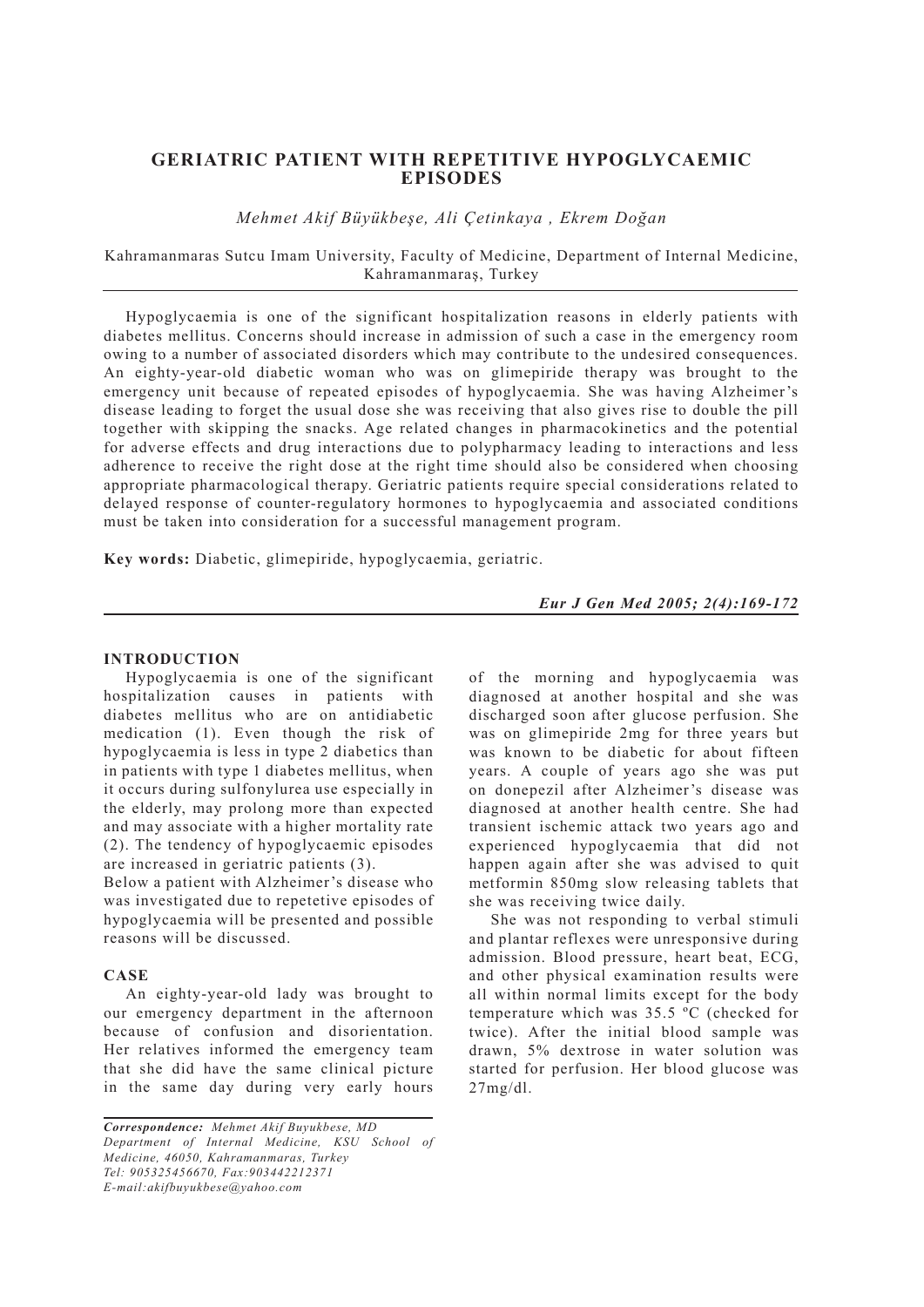| admission       |                             |
|-----------------|-----------------------------|
| <b>WBC</b>      | $8.4$ K/µL $(4.1 - 10.9)$   |
| Creatinine      | $0.8$ mg/dl                 |
| <b>RBC</b>      | $4.49M/\mu L$ $(4.20-6.30)$ |
| Cholesterol     | 128mg/dl                    |
| Haemoglobin     | $11.4g/dl(12-18)$           |
| LDL-Cholesterol | 37.2mg/dl                   |
| Hematocrit      | $36.1\%$ (37-51)            |
| Triglyceride    | 69mg/dl                     |
| <b>MCV</b>      | 86.2fl (80-97)              |
| HDL-Cholesterol | 73mg/dl                     |
| <b>MCH</b>      | 27.2pg (26-32)              |
| AST             | 20U/L                       |
| <b>RDW</b>      | $14.7\%$ $(11.5-14.5\%)$    |
| ALT             | 27U/L                       |
| <b>PLT</b>      | 234 K/µL $(140-440)$        |
| ALP             | 97U/L (50-136)              |
| GGT             | $16U/L$ (5-85)              |
| Na              | $137$ mmol/L                |
| K               | $4.2$ mmol/L                |
| Glucose         | $27 \text{ mg/dl}$          |
| HbA1c           | $6.3\%$                     |
| Insulin         | 40.85µIU/ml (1.90-23)       |
| C-peptide       | $1.8$ ng/ml $(1.1-5.0)$     |

**Table 1. Laboratory values during** 

The patient's mental status improved after the glucose perfusion. Laboratory findings are given in Table 1. Taking into consideration of the patient's age, associated illnesses such as hypertension, hyperlipidemia, cerebrovascular disease, depression and Alzheimer's disease and two hypoglycaemic episodes in the same day, our team convinced the patient and her relatives to shift her to the service of internal medicine department for further evaluation.

While she was having glucose perfusion under close glucose monitorization, patient had a glycaemic level of 55mg/dl. Low level of blood blood glucose level gave rise to increase of the glucose concentration from 5% to 10%. So the new plan was administration of 200gr glucose in 2lts of water continuously and daily. Other drugs such as aspirin 80mg, an angiotensin converting enzyme (ACE) inhibitor which may sensitize patient to endogenous insulin were all discontinued not to let any contribution to another hypoglycaemic episode. On that day glycaemia was ranging from 183mg/dl (the lowest) to 280mg/dl (the highest). On the third day perfusion concentration of the solution was decreased to 5% as the highest level of 350mg/dl was reached. The next couple of days were uneventful with the levels between 141 and 235. In the initial sample when the glucose level was 27mg/dl, insulin level was 40.85μIU/ml (1.90-23) and C-peptide was 1.8ng/ml (1.1-5.0).

Fasting was discontinued after 56h due to patient's and relatives' desire. However hypoglycaemia did not occur during this period. Blood glucose was even not below 160mg/dl. Patient was discharged from the hospital informing her and her relatives for frequent snacks, diet contents and regular home blood glucose checking. Regarding with the condition of patient, relatives were also advised to give the medications on time and not to let her take them herself alone as she may double the dose or have it even if she skipped her meals. She was discharged from the hospital after informing her relatives and recent caregiver how important it was to supervise her medication administration.

#### **DISCUSSION**

The most common cause of hypoglycaemia in adults is insulin treatment in the management of diabetes (4). However neither our patient nor anybody close to the family were on insulin therapy for the glycaemic control. Further assessment of the initial blood sample also ruled out exogenous insulin administration.

Although very rare in the literature for a patient to experience coexisting insulinoma and type 2 diabetes mellitus (5), one of the presumptive diagnosis of our patient was also insulinoma as C-peptide was 1.8 that was more than 0.2, and the insulin glucose ratio was over 0.3 (40.85 /  $27 = 1.51$ ) from the blood sample that was drawn initially. Proinsulin was not detected because of lack of assay in our or another unit nearby. However, results and ratios -even though may support the presumptive diagnosis of insulinoma-, may also be possible in case of sulfonylurea overdose. Serum sulfonylurea level could not be detected in our laboratory. 72h fasting test is reported to be the best method to rule out insulinoma (6). Investigators estimated that the termination of the fasting test after the hypoglycaemia became evident within 24h in 65% of the patients with insulinomas and approached to 93% after 48h [6]. In our patient test was terminated after 56h because of patient's and her relatives' concern. Glucose level was 165mg/dl when the test was quitted.

Diabetes management in the elderly necessiates more attention for increasing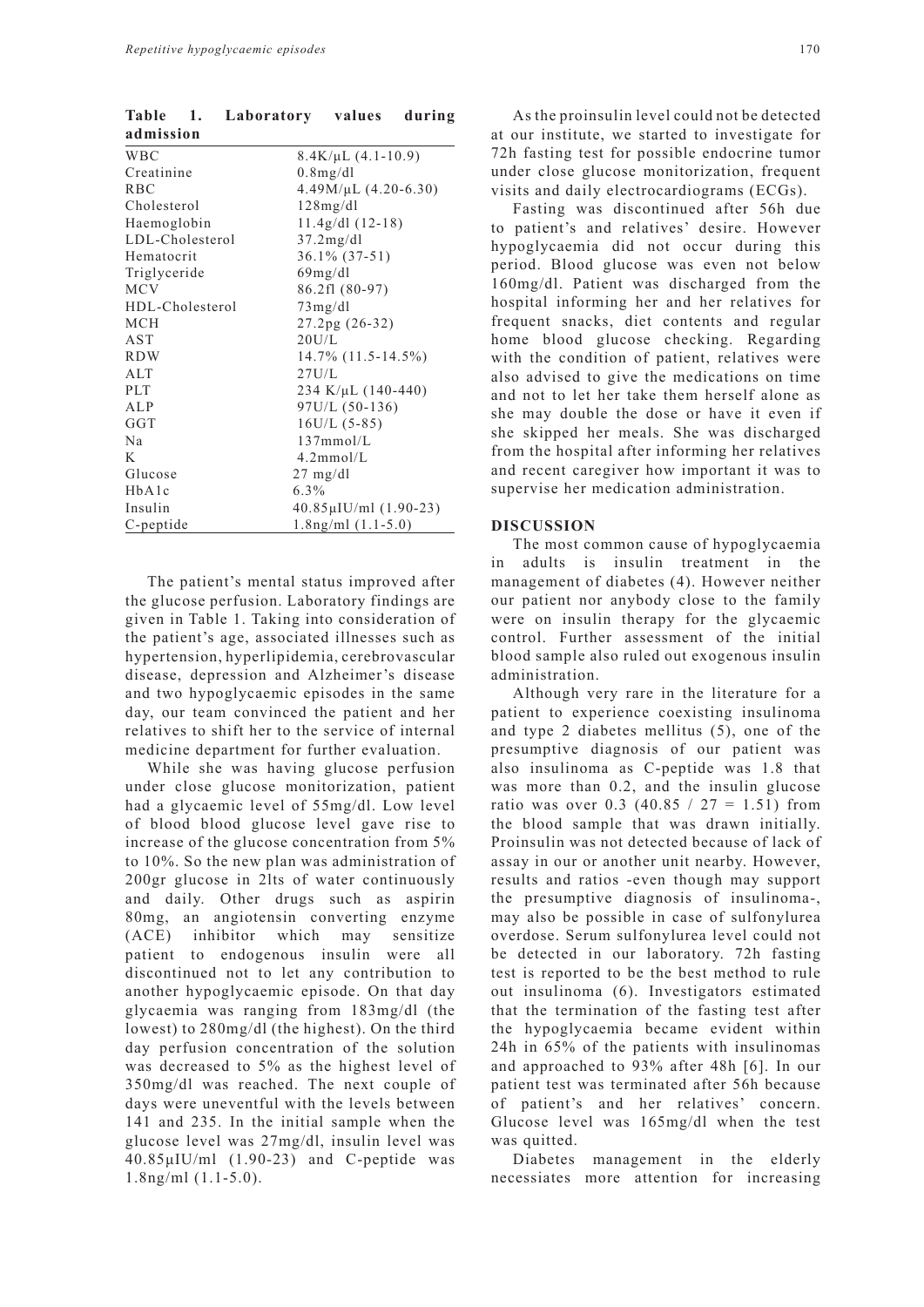number of illnesses which may associate with polypharmacy leading to interactions and less adherence to receive the right dose at the right time. Age related changes in pharmacokinetics and the potential for adverse effects and drug interactions should also be considered when choosing appropriate pharmacological therapy (7). Polypharmacy may not only increase the number of complications such as liver or kidney failures but also contribute to hypoglycaemic episodes which may trigger serious events like myocardial infarction or stroke, as well (3, 8-10). Reduced awareness of hypoglycaemia and altered release of counterregulatory hormones makes the geriatric patient more susceptible to hypoglycaemic events (11). The incidence of symptomatic hypoglycaemia in sulfonylureatreated patients varies between 0.2 to 1.8 per 1000 patients' years (3, 12). Although it was reported that new sulfonylureas such as third generation glimepirides did cause less hypoglycaemia (13), in a recent study which was carried out by the members of German Diabetes Association, severe hypoglycaemia was emphasized even in very small doses of glimepiride such as 0.5mg, and infusion of  $308 \pm 256g$  (104-862g) iv glucose over  $43 \pm 16h$  period (24-65h) might be required in glimepiride-treated patients (14). Our patient was receiving 2mg of the same drug and an average amount of 200g daily glucose infusion was performed for about 72h.

However, if the patient is also having a condition like Alzheimer's disease she may forget how often her medication is or sometimes skip the meals even though the hypoglycaemic agent is already in the circulation.

While trying to find out the offending agent for hypoglycaemia, drugs that the patient was having should also be questioned such as ACE inhibitors, sulphonamides, aspirin and other NSAID's, alcohol abuse, over dosage of oral antidiabetics and of course insulin. The patient was receiving low dose aspirin and ACE inhibitor, and on the 5<sup>th</sup> day of her stay in the hospital, she remembered that she had two more pills of glimepiride even though prescription was once daily only. She did not feel herself well that morning with a loss of appetite leading to skip her meals. While the liver enzymes and creatinine levels were normal, glomerular filtration rate (GFR) found was 55ml/minute. In a study 67% of cases experiencing hypoglycaemic episodes were having creatinine clearance less than 80ml/min (8).

In NHANES III, it has been estimated that GFR was less than 60ml/min for the body surface in patients with type 2 diabetes mellitus who were over 65-years-old (15).

Long acting sulfonylureas may lead to hypoglycaemia especially in the elderly. They should be encouraged to spend more than a couple of days in the hospital after the initial therapy is done at the emergency unit so as not to experience another episode. Recent studies appear to emphasize short acting sulfonylureas instead of long acting ones to control glycaemic levels (16). Hospitalization will provide proper diagnosis, patient education, review the multi-drug regimens and even consider additional conditions as in our case as well.

## **REFERENCES**

- 1. Gill V, Huddle KR. Hypoglycemic admissions among diabetic patients in Soweto, South Africa. Diabetic Med 1993;10:181-3
- 2. UK Prospective Diabetes Study Group. Intensive blood-glucose control with sulphonylureas or insulin compared with conventional treatment and risk of complications in patients with type 2 diabetes. Lancet 1998;352:837-53
- 3. Van Staa T, Abenhaim L, Monette J. Rates of hypoglycemia in users of sulfonylureas. J Clin Epidemiol 1997;50: 735-41
- 4. Comi RJ, Gorden P. Hypoglycaemic disorders in the adult; in Principles and Practice of Textbook of Endocrinology and Metabolism, Becker KL ed, Lippincott Williams and Wilkins, Philadelphia, 2001, pp 1469-77
- 5. Grunberger G. Insulin resistance in a case of coexisting insulinoma and type 2 diabetes. Acta Diabetol 1993;30:243-50
- 6. Service FJ, Dale AJD, Elveback LR, Jiang NS. Insulinoma: Clinical and diagnostic features of 60 consecutive cases. Mayo Clin Proc 1973;5:417-28
- 7. Rosenstock J. Management of type 2 diabetes mellitus in the elderly: special considerations. Drugs Aging 2001;18: 31-44
- 8. Ben-Ami H, Nagachandran P, Mendelson A, Edoute Y. Drug-induced hypoglycemic coma in 102 diabetic patients. Arch Intern Med 1999;159:281-4
- 9. Jennings AM, Wilson RM, Ward JD. Symptomatic hypoglycaemia in NIDDM, patients treated with oral hypoglycaemic agents. Diabetes Care 1989;12:203-8